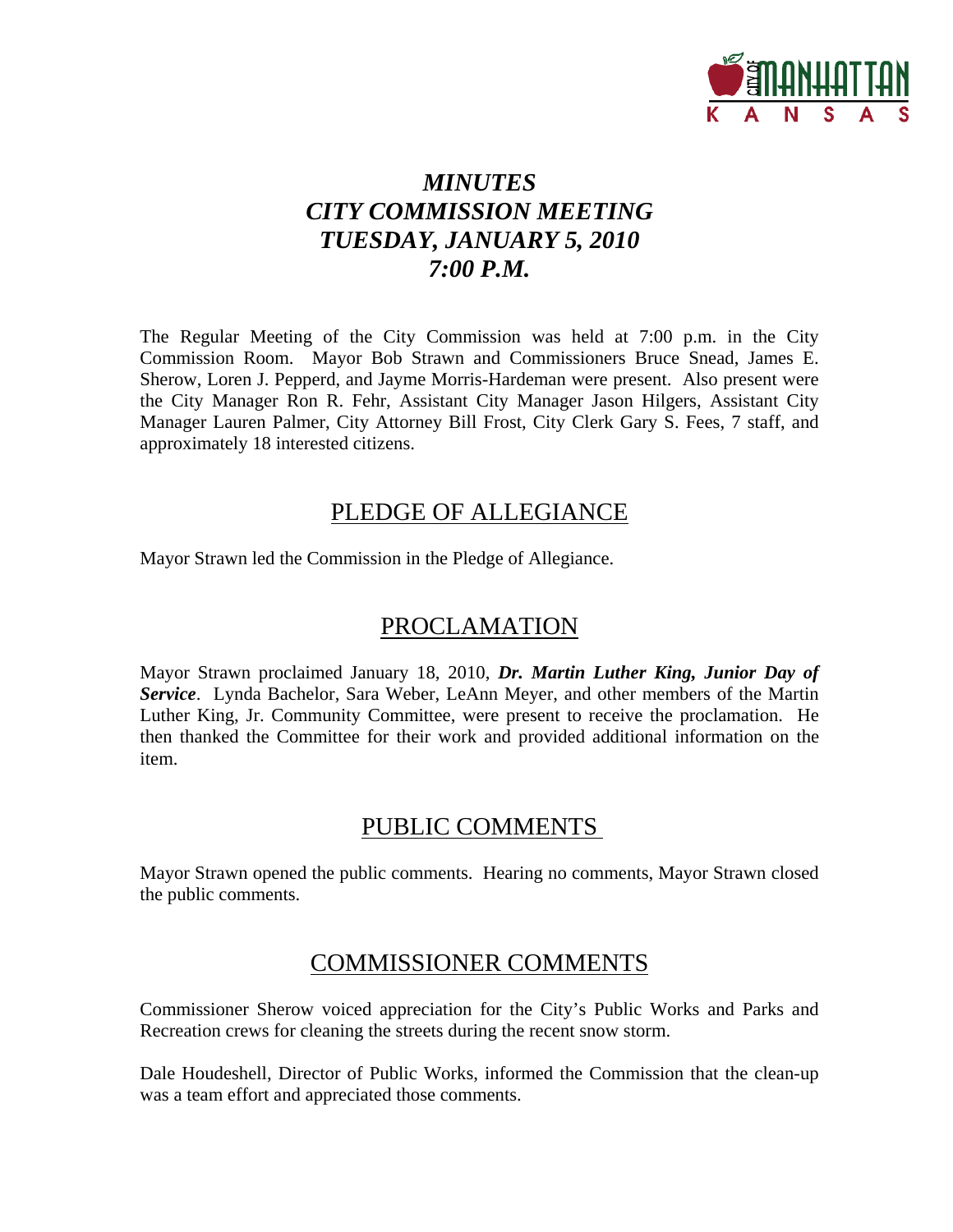## COMMISSIONER COMMENTS *(CONTINUED)*

Mayor Strawn also voiced his appreciation to the City crews that worked to repair a water main break during the extremely cold conditions.

## CONSENT AGENDA

(\* denotes those items discussed)

### **MINUTES**

The Commission approved the minutes of the Regular City Commission Meeting held Tuesday, December 15, 2009.

### **CLAIMS REGISTER NO. 2627**

The Commission approved Claims Register No. 2627 authorizing and approving the payment of claims from December 9, 2009, to December 29, 2009, in the amount of \$2,605,153.89.

### **\* LICENSES**

Ron Fehr, City Manager, responded to questions from the Commission regarding tree licensing requirements.

The Commission approved a **Tree Maintenance** License for calendar year 2010 for Creed Construction, Inc. D/B/A Allscapes, 115 Messenger Road; and an annual **CMB License Off-Premises** for Matola, Inc. D/B/A The Little Apple Express, 809 N. 3rd Street.

### **ORDINANCE NO. 6807 – VACATE UTILITY EASEMENT – LOT 5, GRAND MERE VANESTA ADDITION, UNIT ONE**

The Commission approved Ordinance No. 6807 vacating a portion of a utility easement on Lot 5, Grand Mere Vanesta Addition, Unit One, City of Manhattan, Riley County, Kansas.

### **ORDINANCE NO. 6808 – DAY CARE REGULATIONS**

The Commission approved Ordinance No. 6808 establishing regulations for family day care homes.

### **\* FIRST READING – KDHE LOAN AGREEMENT – BLUE TOWNSHIP SEWER EXTENSION (SS1001)**

Commissioner Snead provided background information on this item and congratulated the parties involved for their work on this significant improvement and on the KDHE Loan Agreement.

Ron Fehr, City Manager, provided additional information on the Agreement.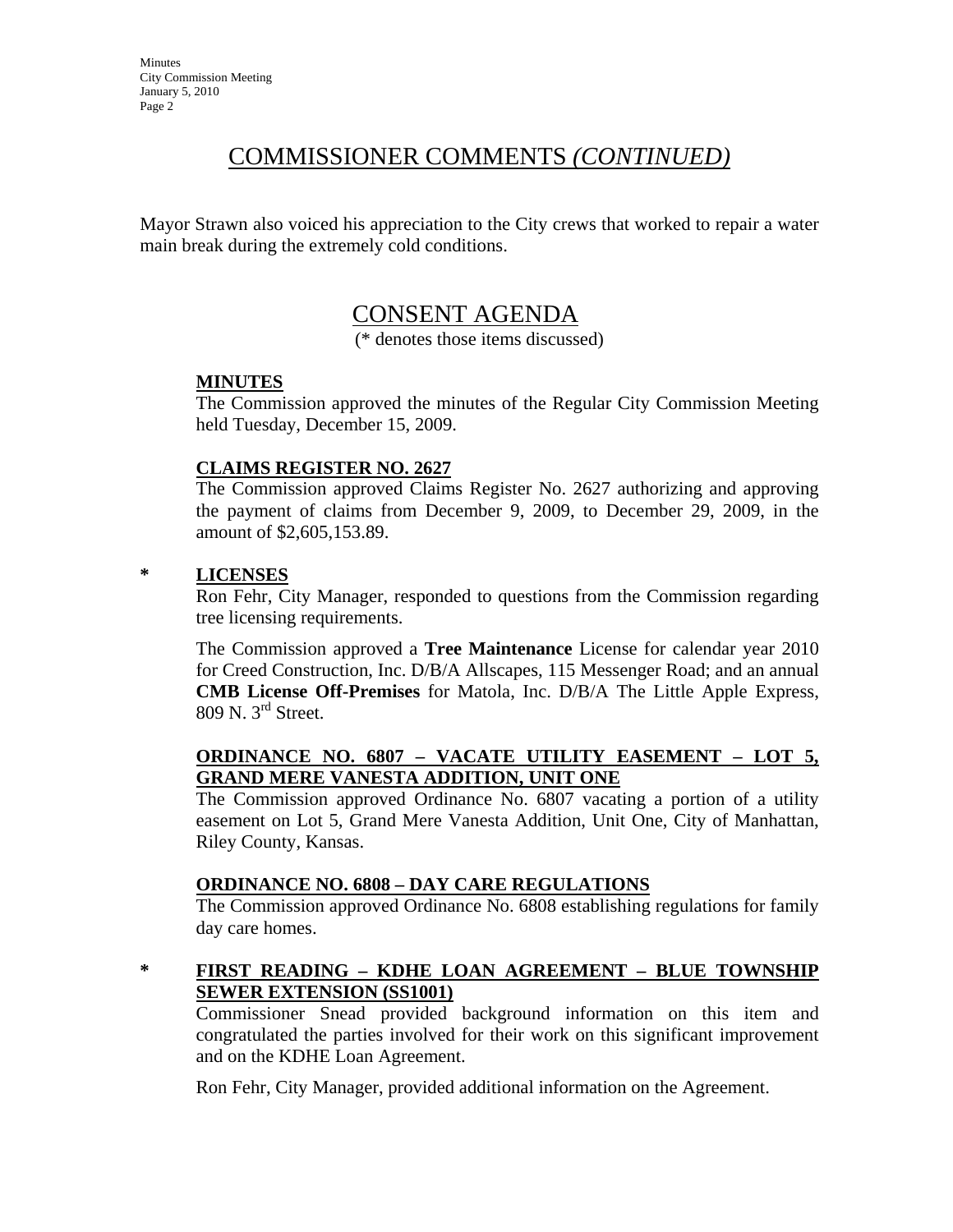### **\* FIRST READING – KDHE LOAN AGREEMENT – BLUE TOWNSHIP SEWER EXTENSION (SS1001)** *(CONTINUED)*

The Commission, in accordance with the Interlocal Agreement with Pottawatomie County, concur with the award of a construction contract; and approved first reading of an ordinance authorizing the execution of a new loan agreement between the City of Manhattan, Kansas, and the State of Kansas, acting by and through the Kansas Department of Health and Environment, for the purpose of obtaining a loan from the Kansas Water Pollution Control Revolving Loan Fund in order to finance the City's portion of the Blue Township Sewer Extension Improvements project (SS1001); establishing a dedicated source of revenue for repayment of such loan; authorizing and approving certain documents in connection therewith; designating Dale Houdeshell, Director of Public Works, as the Authorized Representative for the City of Manhattan for the loan; and authorizing certain other actions in connection with the loan agreement.

### **REQUEST FOR QUALIFICATION – NORTHVIEW (CP0903) AND CICO POOLS RENOVATIONS (CP0902)**

The Commission authorized City Administration to advertise Requests for Qualifications for the design of Northview Pool (CP0903) and CiCo Pool renovation (CP0902) and appointed Commissioner Pepperd to serve on the Selection Committee.

### **NEGOTIATE CONTRACT – DESIGN – WESTERN INTERCEPTOR RELIEF SEWER (SS0913)**

The Commission accepted the recommendation of the Selection Committee and authorized City Administration to negotiate a contract with Olsson Associates, of Manhattan, Kansas, for design of the Western Interceptor Relief Sewer (SS0913).

### **AWARD CONTRACT – SCENIC MEADOWS, UNIT 2, PHASE 2 – STREET AND STORM SEWER IMPROVEMENTS (ST0820)**

The Commission accepted the Engineer's Estimate for Scenic Meadows, Unit 2, Phase 2, Street and Storm Sewer (ST0820) improvements in the amount of \$475,662.70 and awarded a contract to the low bidder, Manhattan Trenching, Inc., in the amount of \$429,301.80.

## **\* RESOLUTION NO. 010510-A – KDOT AGREEMENT – US 24 AND MCCALL ROAD INTERSECTION (ST0907)**

Ron Fehr, City Manager, provided additional information on the item.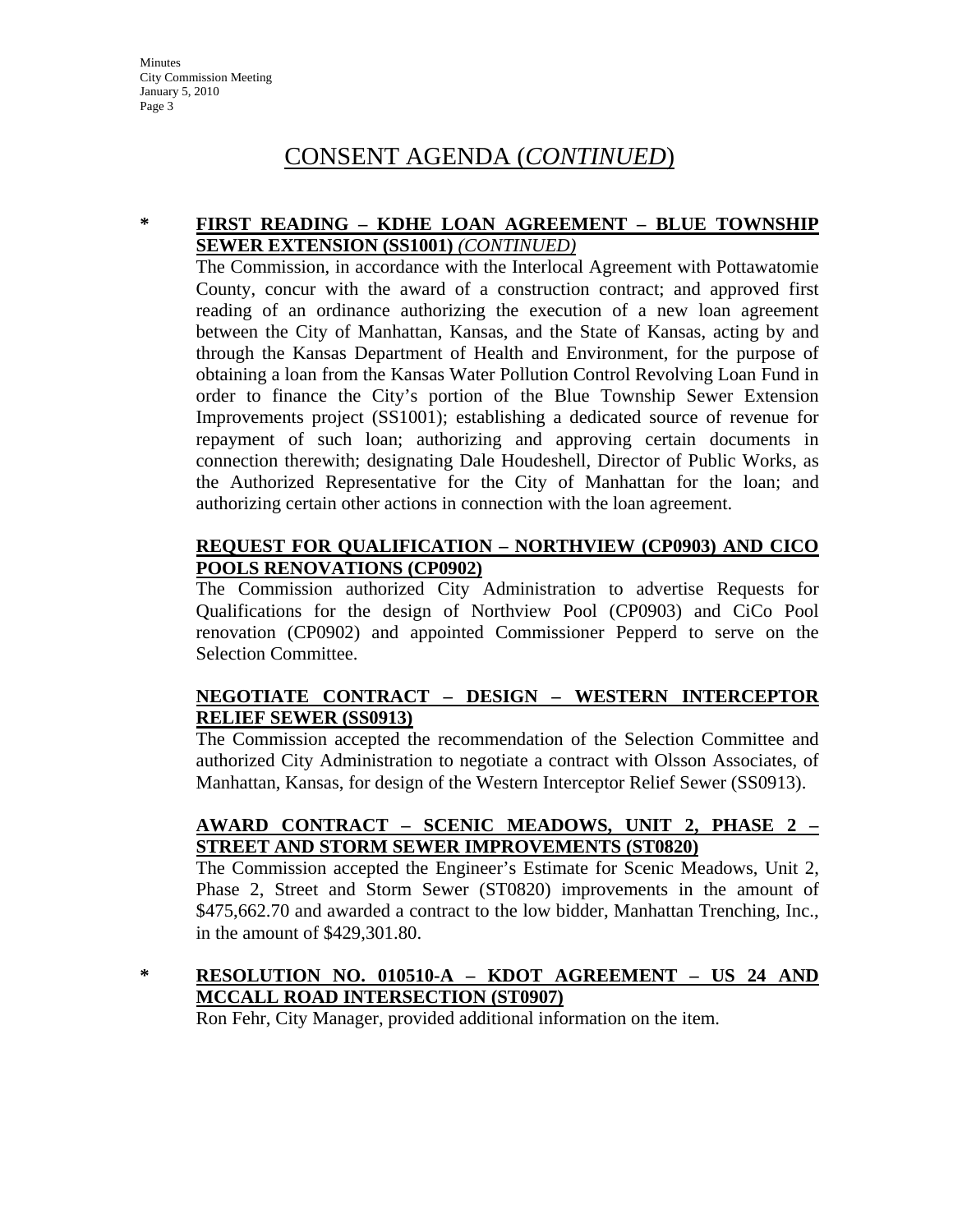### **\* RESOLUTION NO. 010510-A – KDOT AGREEMENT – US 24 AND MCCALL ROAD INTERSECTION (ST0907)** *(CONTINUED)*

The Commission approved Resolution No. 010510-A, authorizing the Mayor and City Clerk to execute the Authority to Award Contract and Commitment of City Funds and Construction Engineering Agreement with KDOT and HWS Consulting Group, Inc., respectively, for an ARRA (Stimulus) project consisting of improvements to the US-24 (East Poyntz) and McCall Road intersection (ST0907) (Bid award to Pavers Inc., of Salina, Kansas in the amount of \$1,228,703.71 and construction engineering contract with HWS Consulting Group, Inc., of Manhattan, Kansas, in the amount of \$203,790.68).

## **RESOLUTION NO. 010510-B – GENERAL OBLIGATION BONDS – US 24 AND MCCALL ROAD INTERSECTION (ST0907)**

The Commission approved Resolution No. 010510-B, authorizing the issuance of General Obligation Bonds in the amount of \$1,200,000.00 (\$471,000.00-KDOT Match;  $$528,119.00$ -Land/Easement Acquisitions; \$176,099.00-Design Engineering plus miscellaneous financing costs).

## **\* RESOLUTION NO. 010510-C – KDOT AGREEMENT – 4TH STREET AND BLUEMONT AVENUE INTERSECTION IMPROVEMENT (ST0703)**

Ron Fehr, City Manager, responded to questions from the Commission. He then provided information on the anticipated construction timeframe proposed, landscaping, roundabout costs, associated design components, and consideration of alternate routes during the construction period.

The Commission approved Resolution No. 010510-C, authorizing the Mayor and City Clerk to execute the Authority to Award Contract and Commitment of City Funds and Construction Engineering Agreement with KDOT and HWS Consulting Group, Inc., respectively, for the 4<sup>th</sup> Street and Bluemont Avenue Intersection Improvement project (ST0703). (Bid award to Pavers, Inc., of Salina, Kansas, in the amount of \$1,059,121.98 and construction engineering to HWS Consulting Group, Inc., of Manhattan, Kansas, in the amount of \$141,254.75.)

### **\* AWARD CONTRACTS – HOUSING REHABILITATION PROJECTS**

Karen Davis, Director of Community Development, provided additional information on the item and responded to questions from the Commission.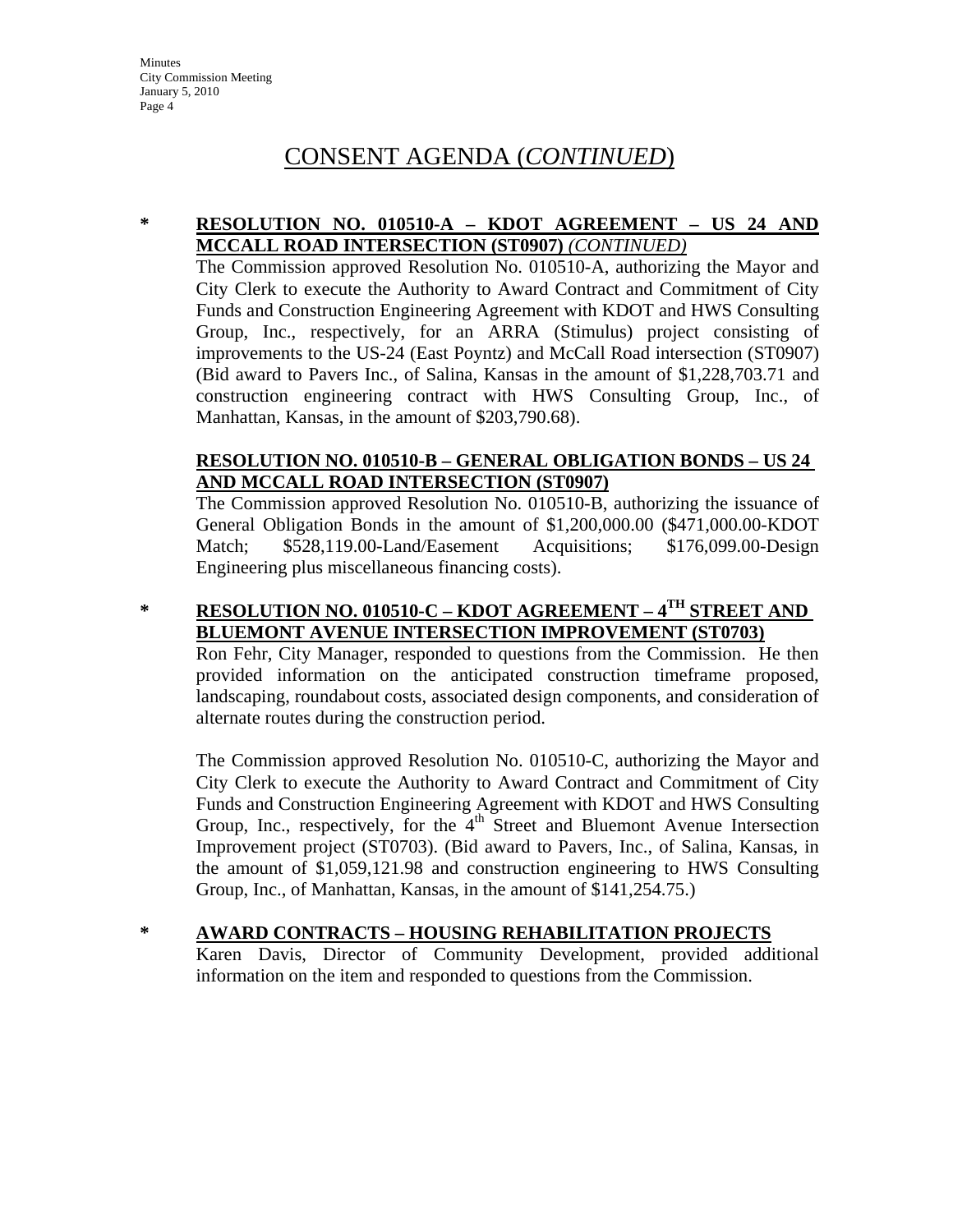#### **\* AWARD CONTRACTS – HOUSING REHABILITATION PROJECTS** *(CONTINUED)*

The Commission rejected the bids for 1712 Kenmar Drive; accepted the bids for 1003 Yuma Street and 2212 Sloan Street; awarded the bids to the lowest responsible bidders; authorized the Mayor and City Clerk to enter into agreements with the contractors and property owners for expenditure of Housing Rehabilitation Funds; and authorized City Administration to approve any necessary change orders.

### **RESOLUTION NO. 010510-D – EXPANDED INVESTMENT POWERS**

The Commission approved Resolution No. 010510-D reaffirming expanded investment powers for the City of Manhattan based on final approval from the Pooled Money Investment Board.

### **BOARD APPOINTMENTS**

The Commission approved appointments by Mayor Strawn to various boards and committees of the City.

#### *Aggieville Business Improvement District Advisory Board*

Appointment of Kevin Peirce, 1731 Humboldt Street, to a three-year term. Mr. Peirce's term begins immediately, and will expire December 31, 2012.

#### *Board of Zoning Appeals*

Re-appointment of Ricci Dillon, 3068 Tamarak Drive, to a three-year term. Ms. Dillon's term begins immediately, and will expire December 31, 2012.

Appointment of Catherine Lavis, 721 Canyon Drive, to a three-year term. Ms. Lavis' term begins immediately, and will expire December 31, 2012.

### *Douglass Center Advisory Board*

Appointment of Tyler Dreiling, 520 South Wreath Avenue, to fill the unexpired Youth At-Large term of Sharnee Hudgins. Mr. Dreiling's term begins immediately, and will expire October 2, 2010

#### *Downtown Business Improvement District Advisory Board*

Appointment of Noah Reagan, 312A Poyntz Avenue, to a two-year term. Mr. Reagan's term begins immediately, and will expire December 31, 2011.

### *Riley County-Manhattan Health Board*

Re-appointment of Bob Strawn, 1551 Williamsburg Court, to a two-year City Commissioner term. Mr. Strawn's term begins February 1, 2010, and will expire January 31, 2012.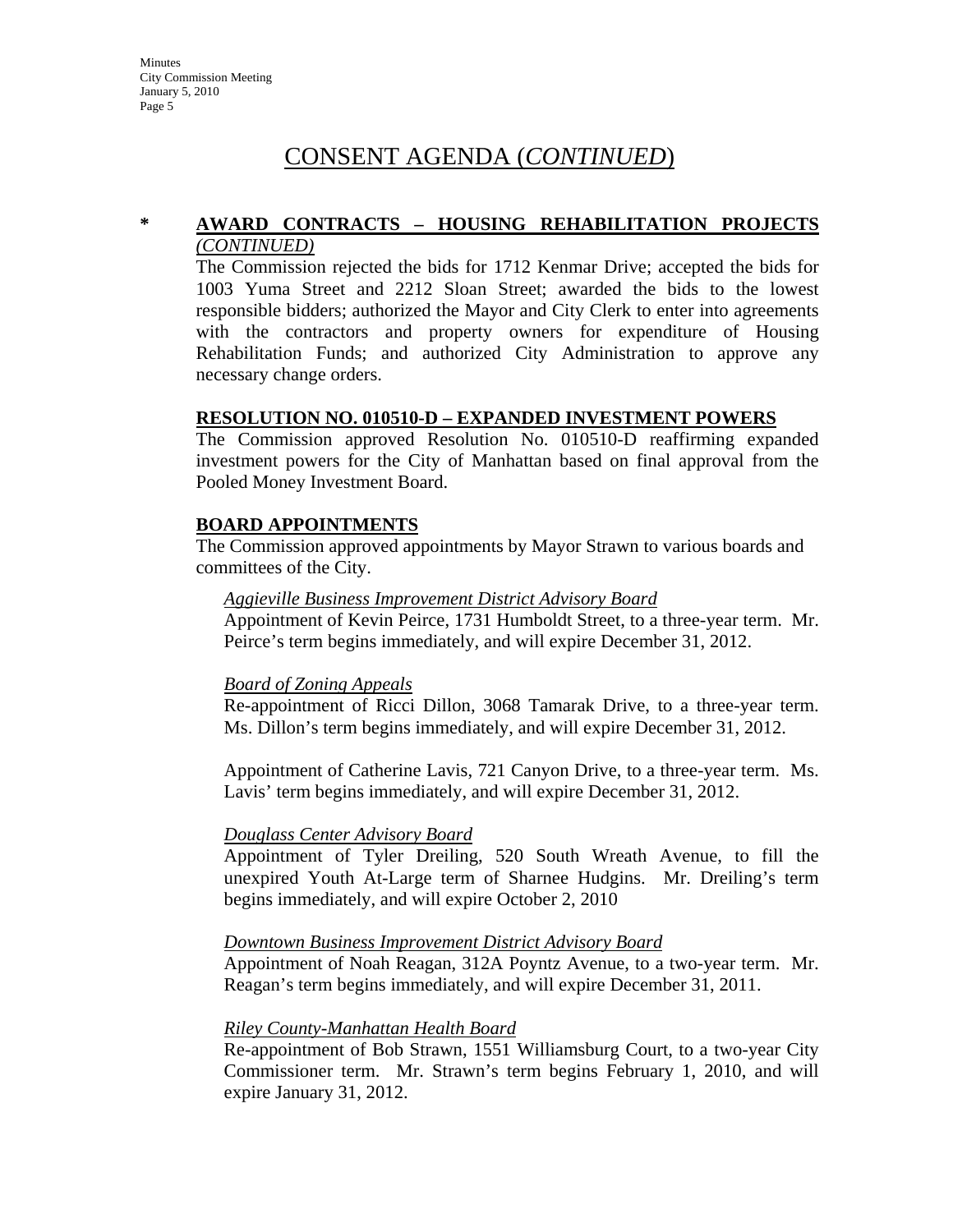After discussion, Commissioner Snead moved to approve the consent agenda, as presented. Commissioner Sherow seconded the motion, as presented. On a roll call vote, motion carried 5-0.

## GENERAL AGENDA

## **CONFERENCE CENTER – ISSUING GENERAL OBLIGATION HOME RULE ECONOMIC DEVELOPMENT BONDS**

Jason Hilgers, Assistant City Manager/Redevelopment Coordinator, presented the item. He then responded to questions from the Commission regarding the final design, bid process, and the property tax impact that would be reflected in an increased mill levy.

After discussion of the Commission, Jason Hilgers, Assistant City Manager/Redevelopment Coordinator, responded to additional questions from the Commission and stated that it would depend on how the City manages the remaining projects within this community the next three or four years, as to how the mill levy would be impacted. He informed the Commission that if they decided not to use as much City funds to pay for the Downtown Redevelopment, that decision would decrease the amount of money the City is receiving from the State of Kansas, due to the matching requirement. He then responded to additional questions from the Commission regarding the costs and potential savings of the project.

Ron Fehr, City Manager, provided additional information on the STAR Bonds received from the State of Kansas.

Jason Hilgers, Assistant City Manager/Redevelopment Coordinator, responded to questions from the Commission regarding the hotel financing forecast that was conducted earlier.

Commissioner Pepperd stated that he could not support a property tax increase for this item.

After additional discussion, Commissioner Sherow moved to approve first reading of an ordinance issuing up to \$9.5 million in general obligation bonds for the design and construction of the conference center. Commissioner Snead seconded the motion. On a roll call vote, motion carried 4-1, with Commissioner Pepperd voting against the motion.